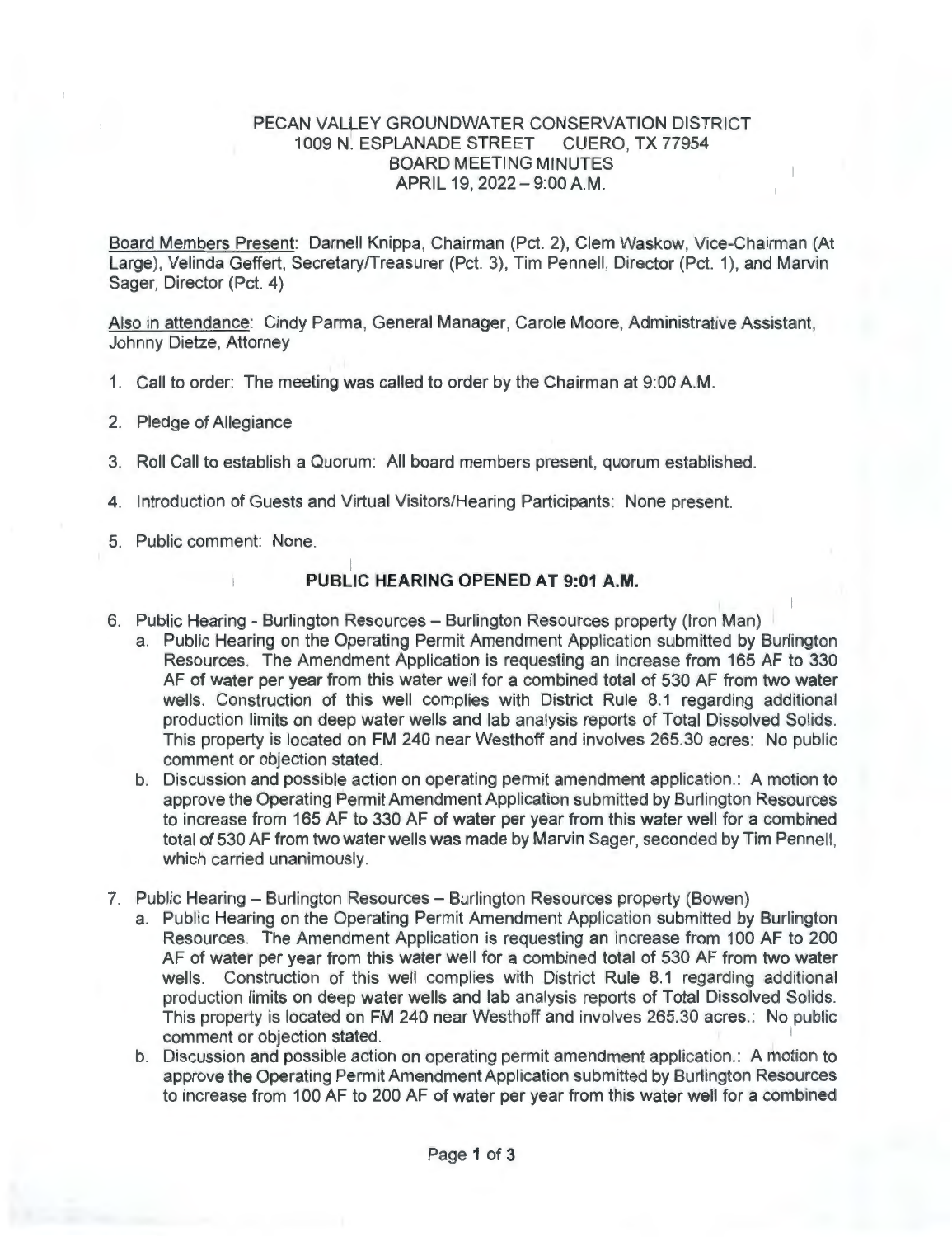total of 530 AF from two water wells was made by Tim Pennell, seconded by Clem Waskow, which carried unanimously.

- 8. Public Hearing Burlington Resources Burlington Resources property (Hawkeye)
	- a. Public Hearing on the Operating Permit Amendment Application submitted by Burlington Resources. The Amendment Application is requesting an increase from 100 AF to 200 AF of water per year from this water well. Construction of this well complies with District Rule 8.1 regarding additional production limits on deep water wells and lab analysis reports of Total Dissolved Solids. This property is located on FM 238 near Westhoff and involves 103.48 acres.: No public comment or objection stated.
	- b. Discussion and possible action on operating permit amendment application.: A motion to approve the Operating Permit Amendment Application submitted by Burlington Resources to increase from 100 AF to 200 AF of water per year from this water well was made by Marvin Sager, seconded by Tim Pennell, which carried unanimously.
- 9. Public Hearing Burlington Resources Burlington Resources property (Punisher)
	- a. Public Hearing on the Operating Permit Application submitted by Burlington Resources. The Operating Permit Application is requesting 364 AF of water per year from this water well. Construction of this well complies with District Rule 8.1 regarding additional production limits on deep water wells. This property is located on Gus Meyer Road near Yorktown and involves 364.527 acres.: No public comment or objection stated.
	- b. Discussion and possible action on operating permit application.: A motion to approve the Operating Permit Application for 364 AF of water per year from this water well submitted by Burlington Resources was made by Clem Waskow, seconded by Marvin Sager, which carried unanimously.

## **PUBLIC HEARING CLOSED AT 9:20 A.M.**

- 10. Uncontested Permits Report: General Manager Cindy Parma presented the report. (See attached report.)
- 11 . Approval of Minutes of March 15, 2022 (provided prior to meeting): A motion to approve the March 15, 2022 minutes as presented was made by Tim Pennell, seconded by Clem Waskow, which carried unanimously.
- 12. Financial Report: Board Treasurer has reviewed March 2022 Bank Statement reconciliations and finds all in order: A motion to approve the March Financial Statement was made by Velinda Geffert, seconded by Marvin Sager, which carried unanimously. 1
- 13. March 2022 Investment Report (provided prior to meeting): A motion to approve the March Investment Report was made by Velinda Geffert, seconded by Tim Pennell, which carried unanimously.
- 14. General Manager Report. The General Manager will brief the Board on operational and management matters of the district since the last Board meeting, including updates on registration and permitting, Groundwater Management Area matters, work of consultants, the district's database and website, monitoring wells and water levels, conferences, and upcoming events.: General Manager Cindy Parma presented the report. (See attached report.)